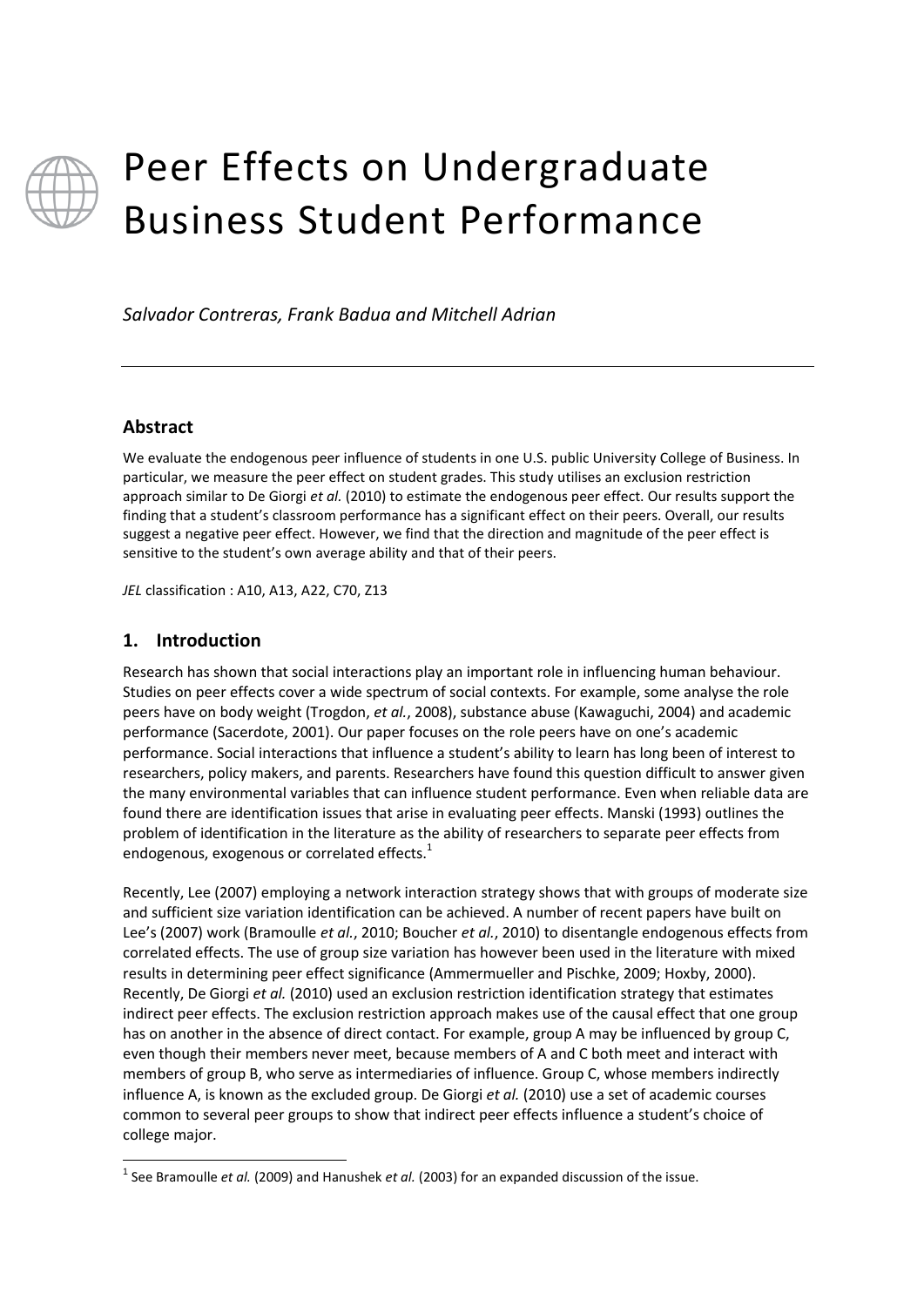In this paper, we evaluate data from a College of Business in a State University located in the southern United States. Our analysis consists of measuring the endogenous effect that the average performance of one group of peers has on another group of students. We employ an exclusion restriction identification approach (De Giorgi *et al.*, 2010). Our estimating strategy is to evaluate the effect that one group of students has on another but where there is no shared direct interaction. In our data we identify three groups of students, groups A, B and C. One group of students (group A) has taken a course with another group of students (group B). A third group of students (group C) has taken a course with members of group B. However, group C students have never taken courses with group A. As defined earlier, group C is also referred to as the excluded group. The estimating strategy is to measure the effect that group C has on group A through group C's direct interaction with group B. We find that a group of students' grade point average (GPA) is explained by the excluded group's GPA. Our results show that the endogenous peer effects are significant and negative. The construction of our model as well as the significance of the endogenous peer effect is consistent with De Giorgi *et al.* (2010). However, the direction of the effect found is contrary to some peer effects studies (De Giorgi *et al.*, 2010; Hanushek *et al.* 2003). Nonetheless, Zimmerman (2003), Sacerdote (2001), and Henderson *et al.* (1978) show that the direction of the peer effect may be a function of the interaction between one's own ability and that of peers.

Our results show that students' ability plays an important role in explaining the magnitude and direction of the peer effect. We find that the excluded group (group C) students who are of below average ability indirectly hurt the explained group's (group A's) average GPA. However, excluded group (group C) students of above average ability pulled up the GPA of students (group A's) of above average ability. It is difficult to derive strong policy implications from these findings since in our dataset course selection is not random. However, our results suggest that diversity in a group's ability works against the academic achievement of high ability students (Kim *et al.*, 2008).

The paper is organised as follows. We first describe the existing literature, then introduce our data, outline our identification strategy and present our estimating strategy and our baseline results. We then go on to analyse the role of a group's ability and its effect on the magnitude and direction of the peer effect. The final section offers some concluding remarks.

# **2. Existing literature**

The literature on student performance is diverse. One branch of this literature has evaluated the effect of class size on student achievement. The general hypothesis is that lower student enrolment allows for greater access to teachers. Most prior literature has shown that small class sizes positively affect student performance (Krueger, 1999; Kokkelenberg *et al.*, 2008). However, there are some studies that find no effect (for example Hoxby, 2000). Another branch of research has focused on the effects of peer performance on a student's performance (Boucher *et al.*, 2010; Black *et al.*, 2010, Ammermueller and Pischke, 2009; Kang, 2007; Hanushek *et al.*, 2003; Henderson *et al.*, 1978), or evaluates the effects of peer abilities on student achievement (Kim *et al.*, 2008; Zimmerman, 2003; Sacerdote, 2001). This paper belongs to the latter group.

Work by Kim *et al.* (2008) comparing two alternative school systems in South Korea shows that when students with similar academic abilities are assigned to the same high school (sorting) this improves the average performance of top students as compared to school systems where students are not sorted. Furthermore, they find that sorting produces a significant peer effect on top students. However, they also find that average and low ability students derive no significant benefit from sorting.

In a different context, Sacerdote (2001) using data from Dartmouth College shows that random assignment of college roommates has a significant effect on student outcomes. This present paper is closer in spirit to that of Sacerdote (2001). One difference is that we have a smaller sample from a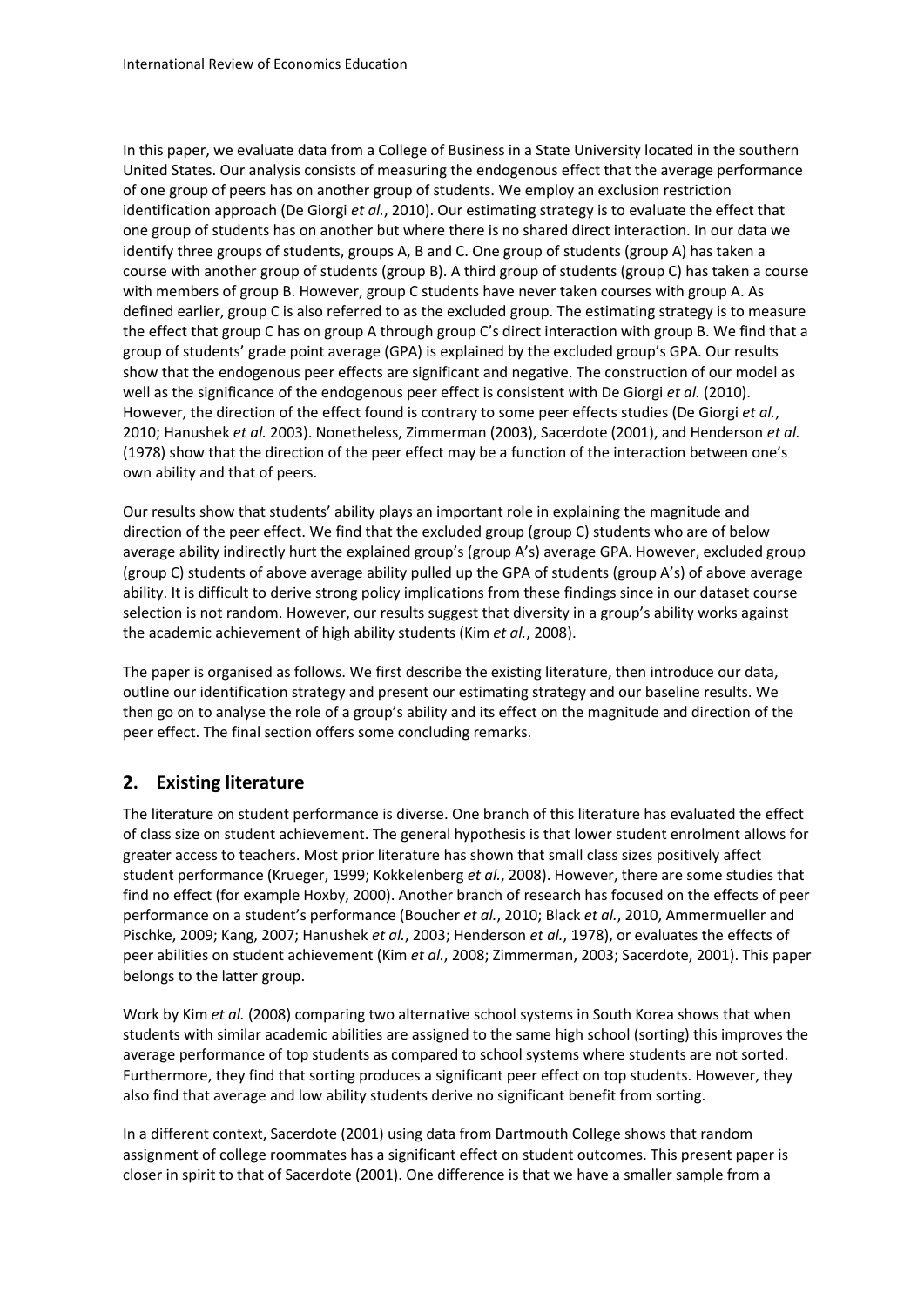commuter public regional university that is less selective than Dartmouth. As in Sacerdote (2001), we use GPA as our dependent variable and use ACT (American College Testing) scores and high school GPAs as measures of innate ability. However, our findings are somewhat different. The reasons are most likely due to differences between the two populations. Our sample is more heterogeneous in respect to innate abilities, social-economic background and quality of high school. More importantly, our sample is much more restrictive. We captured students in one College of Business who have successfully completed all degree requirements. To some extent, our estimates probably understate peer effects as we were unable to measure the effect that unsuccessful peers may have on student achievement.

As outlined in Boucher *et al.* (2010) and Ammermueller and Pischke (2009), an important consideration in the literature is distinguishing between various factors of student performance. The various causes may be exogenous (influences of peers' characteristics), endogenous (resulting from interactions within the peer group) or from common influences on the peer group (correlated effects) (Manski, 1993). The literature uses various strategies to isolate these effects. The research is generally categorised by natural experiments (Boozer and Cacciola, 2001; Sacerdote, 2001; Zimmerman, 2003; Kang, 2007), quasi-experimental (Carrell *et al,.* 2009; Hoxby; 2000), fixed effects (Vigdor and Nechyba, 2004; Hanushek *et al,.* 2003) or network studies (Bramoulle *et al*., 2010; Boucher *et al.*, 2010; De Giorgi *et al.*, 2010; Lee, 2007). This paper belongs to the latter category.

# **3. Data description**

We collected data from a public university's College of Business located in the southern United States. All students in the sample were declared business majors who completed all coursework required for graduation. The data were originally collected to evaluate and predict student performance on the Business Major Field Test (MFT) exam administered by the Educational Testing Services (ETS). The data consist of MFT scores, undergraduate GPA, high school GPA, ACT scores and demographic information. The MFT is taken in the last semester of coursework leading to a Bachelors of Science in one of five business programmes. The MFT is embedded in the capstone course, which is offered every semester and is restricted to graduating seniors. The data consist of six semesters with MFT score information. Each student's MFT score is accompanied with two years of detailed coursework information.

|                     | <b>Mean</b> | <b>SD</b> | Min  | <b>Max</b> |
|---------------------|-------------|-----------|------|------------|
| Gpa                 | 3.01        | 0.57      | 1.3  | 4          |
| act_comp            | 20.79       | 3.45      | 12   | 28         |
| hs_gpa              | 3.26        | 0.53      | 1.8  | 4          |
| White               | 0.82        | 0.38      | 0    | 1          |
| <b>Black</b>        | 0.13        | 0.34      | 0    | 1          |
| Female              | 0.52        | 0.50      | 0    | 1          |
| Age                 | 23.22       | 3.03      | 20.6 | 44.6       |
| <b>Accounting</b>   | 0.32        | 0.47      | 0    | 1          |
| <b>Finance</b>      | 0.11        | 0.31      | 0    | 1          |
| <b>Gen Business</b> | 0.11        | 0.32      | 0    | 1          |
| <b>Management</b>   | 0.24        | 0.43      | 0    | 1          |
| <b>Marketing</b>    | 0.23        | 0.42      | 0    | 1          |

#### **Table 1A: Descriptive statistics**

We have detailed grade information on the last two years of study leading to a bachelor's degree. Table 1A has descriptive statistics of selected variables in our dataset. Table 1B provides variable definitions for those variables reported in Table 1A. Students in their last two years of study had an average GPA of 3.0. One student completed his last two years of college work with a GPA of 1.3. The average ACT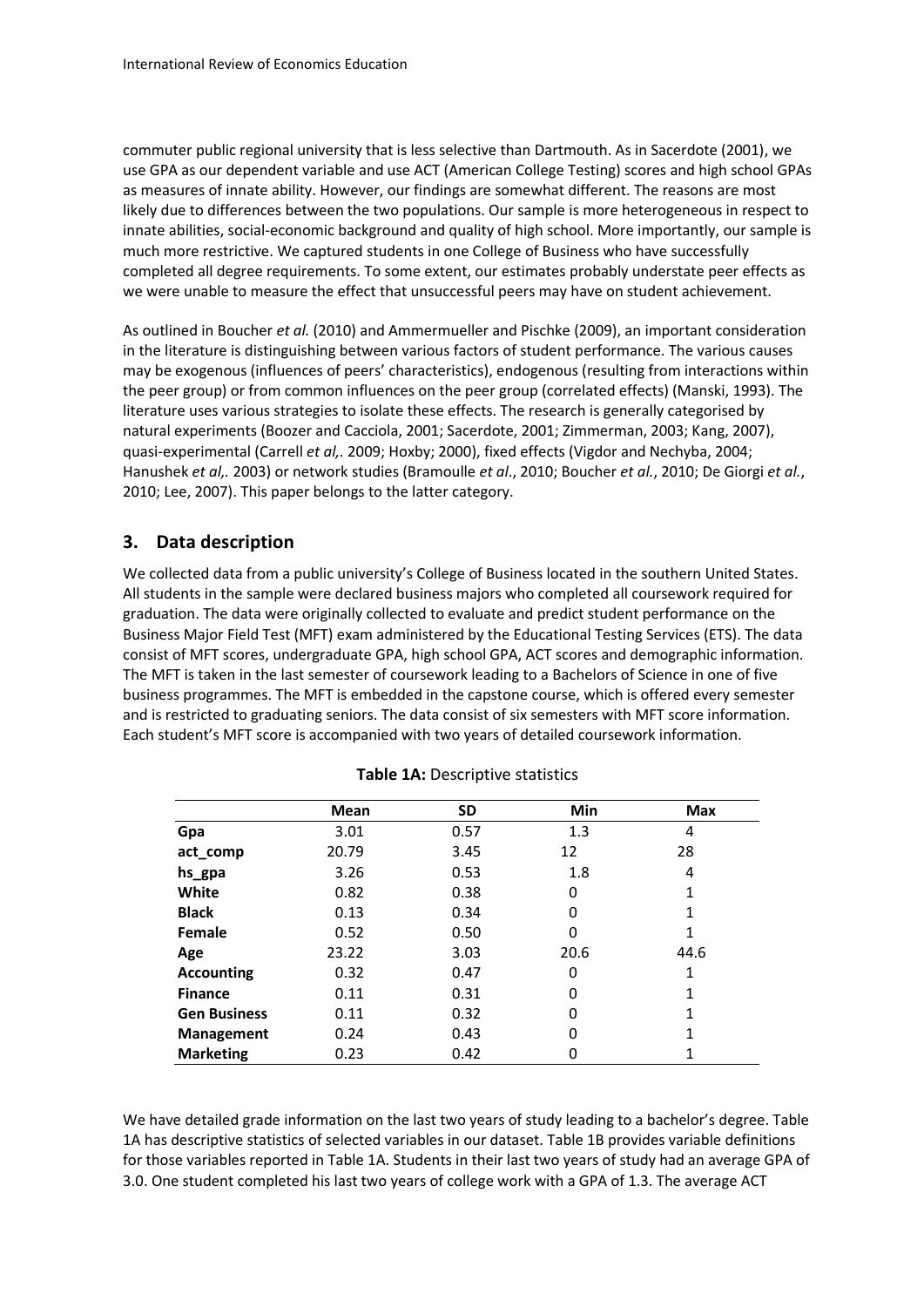composite score is 20.8. On average, students were 23 years of age at the time they completed their course requirements leading to a bachelor's degree in business. The oldest student in the sample is 45 years of age while the youngest is 21. About 95% of the students in the sample are 26 years old or younger. The sample is composed of 52% female and 13% African American students. Roughly, 32% of all students in our sample were accounting majors, followed by management (24%). The least popular majors were finance and general business with 11% each.

| Variable name       | <b>Description</b><br>Average GPA of student i. Last 2 years of college courses. |  |  |
|---------------------|----------------------------------------------------------------------------------|--|--|
| Gpa                 |                                                                                  |  |  |
| act_comp            | ACT composite score of student i.                                                |  |  |
| hs_gpa              | High school GPA of student i.                                                    |  |  |
| White               | White race dummy.                                                                |  |  |
| <b>Black</b>        | African American race dummy.                                                     |  |  |
| Female              | Female gender dummy.                                                             |  |  |
| Age                 | Age at time of MFT exam.                                                         |  |  |
| Accounting          | Accounting major dummy.                                                          |  |  |
| Finance             | Finance major dummy.                                                             |  |  |
| <b>Gen Business</b> | General Business major dummy.                                                    |  |  |
| Management          | Management major dummy.                                                          |  |  |
| Marketing           | Marketing major dummy.                                                           |  |  |

#### **Table 1B:** Variable definitions

# **4. Peer groups and identification strategy**

Our dataset identifies two courses that all business students took for credit. The capstone course was taken by all business students in their last semester. The second course is a junior level Operations Management (OM) course. On average, students took the OM course one semester before their final semester. Some 29% took the OM course in their final semester. No student in our database took the OM course more than three semesters away from their last. Our dataset contains 22 OM and 15 capstone sections.

We propose an identification strategy similar to that outlined in De Giorgi *et al.* (2010). We group students based on class pairings for the OM and capstone course only. We had 322 students in our dataset that took these two courses for credit. Each student *z* chooses a course *i* and *j* to fulfil degree requirements. Let course *i* represent OM and *j* capstone courses. Each student *z* is then grouped in a pair of courses *ij*. There were 122 unique pairs of *ij* courses with an average group size of 42.5 students.

We then identified groups that had direct connections to another and all indirect groups. Because the OM course is always taken before the capstone course we paired the peer and the indirect group by course *j*. Each group had a set of peer groups and their respective group of indirect groups. Figure 1 illustrates this relationship. We generated a total of 5,069 unique three-way group pairings. Each pairing had information on the average GPA, percentage of African American, percentage of female, average high school GPA, average ACT composite score and average age of students of the two-course pair.

In Figure 1 we can observe that group A and group B share a common course. Similarly, group B and group C share a common course. However, group A and the excluded group (group C) do not share a common course. The identification strategy outlined in De Giorgi *et al.* (2010) suggests that if a peer effect exists it should be observed indirectly. That is, if group C influences group A it must be through group C's influence on group B. This is the exclusion restriction approach taken in our empirical analysis.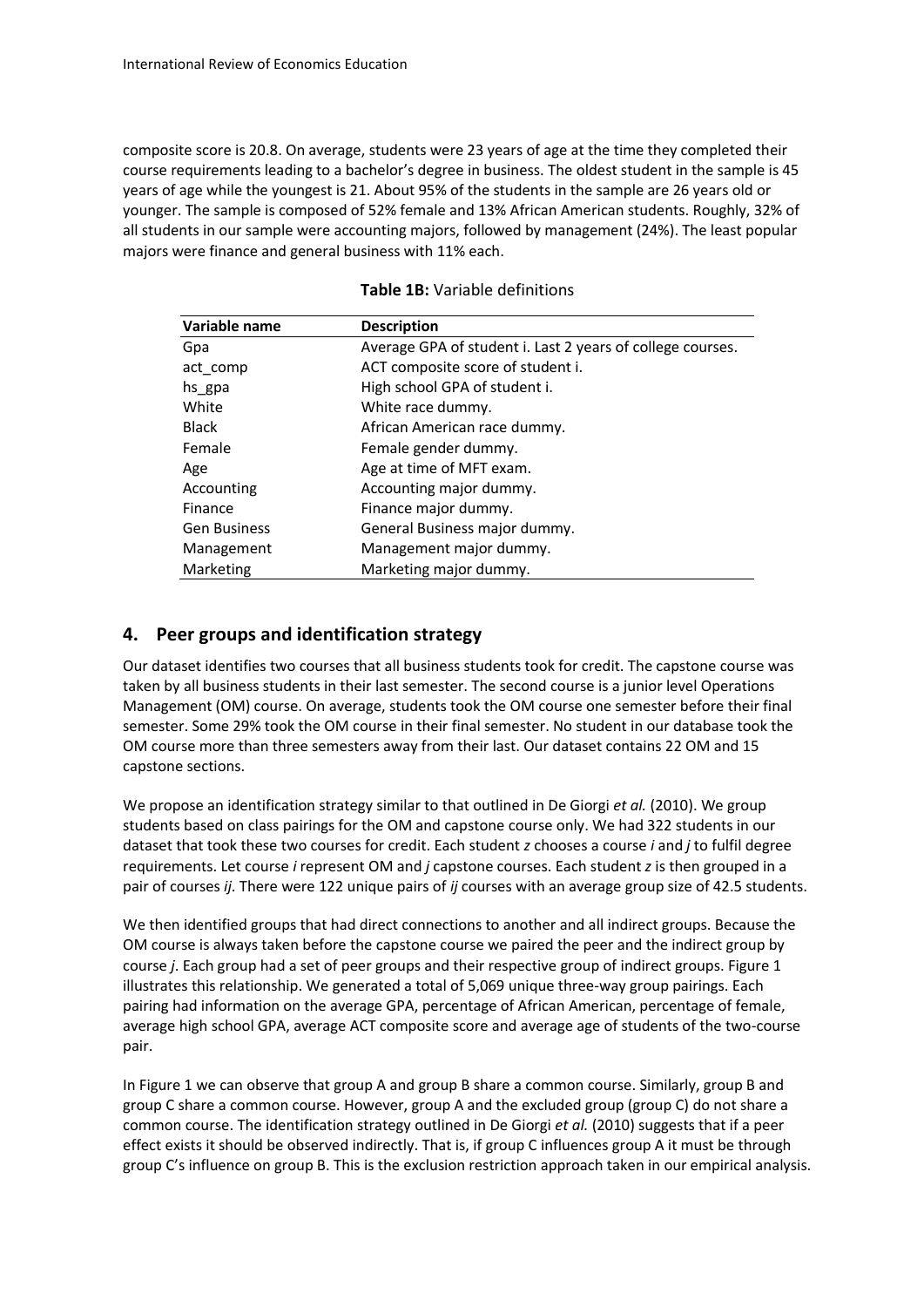

#### **Figure 1:** Indirect effect of excluded group on group A

The group pairings allows us to control for non-peer effects such as course date, time, instructor, etc. However, this setup may overstate the peer effect. First, we are not able to observe non-classroom interactions between group A and group C students. For example, marketing students may be members of the American Marketing Association. Secondly, some group A students may have taken other courses with group C students that we ignored in the construction of three-way pairings. Thirdly, assignment to pair courses are quite likely endogenous. Putting the limitations of our dataset aside, we believe that our overlapping interaction group and identification strategy provide a compelling case for reducing the effect of the reflective problem as outlined in the literature.

#### **5. Estimating strategy**

The strategy is as follows. There are two courses that all students take. Course *i* (Operations Management) that is taken before course *j* (capstone course). Both courses are populated by three overlapping groups of students. Group A takes course *i*1 and *j*1, group B takes course *i*2 and *j*1, and group C takes course *i*2 and *j*2. Group A and group B share the same capstone course *j*. While, group B and group C share the same Operations Management course *i*. However, no interaction takes place between group A and group C. If a peer effect exists, it should be identified indirectly. That is, if group C has an influence on group A it must be through the effect group C had on group B.

We propose the following two-stage estimating equations:

- (1)  $gpa_{B,j} = \beta_1 + \beta_2 gpa_{C,j} + \beta_2 X_{C,j} + u_j$
- (2)  $gpa_{A,i} = \alpha_1 + \alpha_2 gpa_{B,i} + \alpha_2 X_{A,i} + u_{i,j}$

In the first stage, we estimate the average GPA of group B instrumented by the average GPA of group C and group C specific characteristics (*XC,j*). In the second stage, we estimate the average GPA of group A with the fitted GPA of group B and group A's specific controls  $(X_{A,i})$ . If a peer effect exits, then  $\alpha_2$  should be significantly different from zero.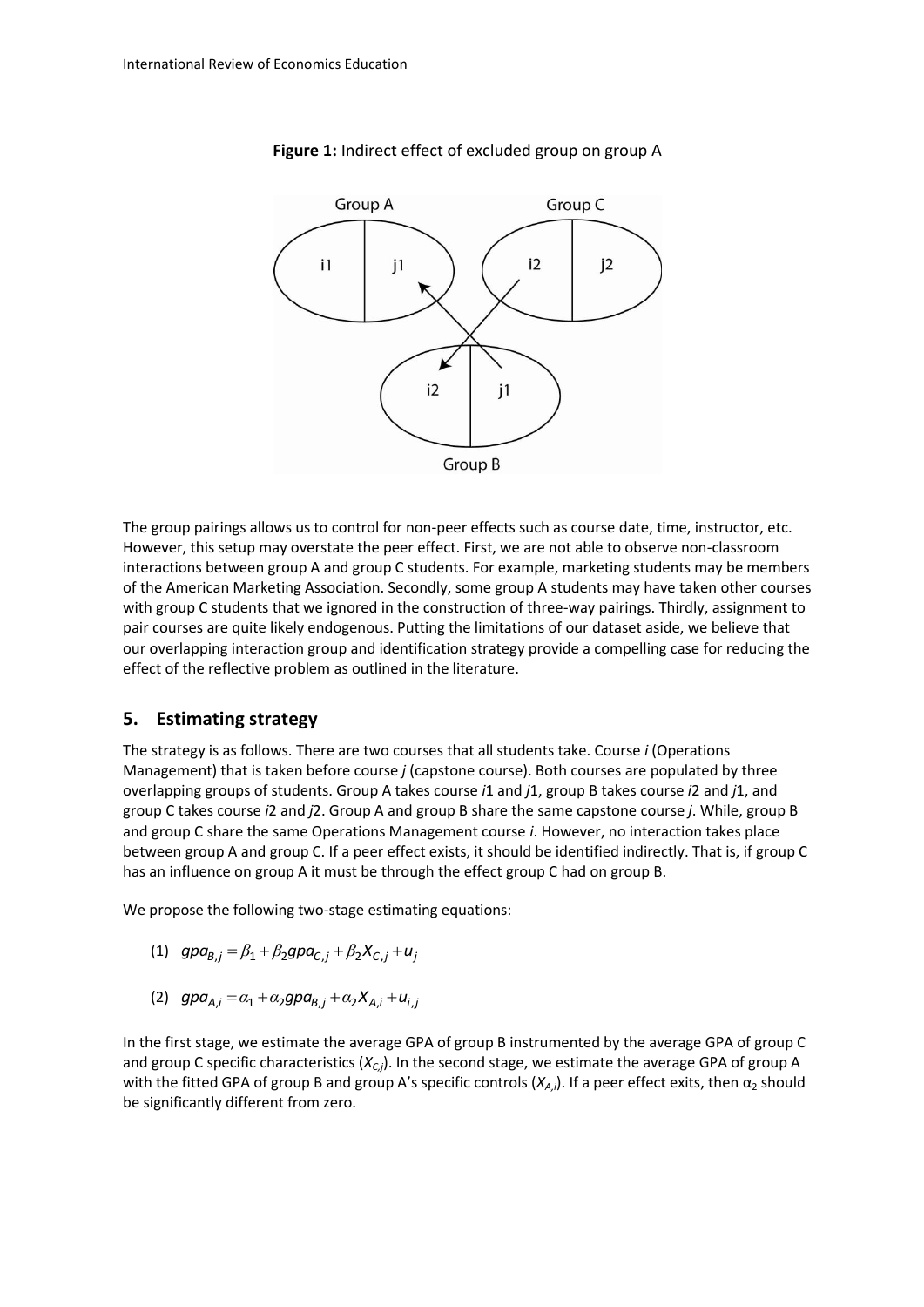# **6. Results**

From equations (1) and (2) we produce the regression results reported in Table 2. We show in Column (1) the OLS specification for comparison purposes. The OLS results show that the average GPA of peers has a significant positive effect on group A. Columns (2) and (3) are our 2SLS specifications. Column (3) uses group C's GPA as an instrument for group B's GPA. Column (3) includes the full set of instruments.

Recall that the 2SLS specification tests whether group C influences group A through group C's effect on group B. Columns (2) and (3) show that group C's influence on group B lead to a negative effect on group A's GPA. We discuss the reason for the negative sign in the next section. However, it is important to point out that the effect is significant. That is, our exclusion restriction method supports the existence of a peer effect. In column (3) specification, group B's GPA is estimated (equation (1)) by group C's GPA and group C's specific characteristics. This lowers the magnitude of the effect only slightly. To evaluate the magnitude of peer effect we standardise our estimate as in Ammermueller and Pishke (2009). We multiply the first stage fitted variance of the peer group by the peer coefficient and divide it by the variance of group A's GPA. This procures an effect of –0.09. This suggest that a 1 standard deviation increase in the fitted peer groups GPA lowers group A's GPA by 0.09 standard deviations, where the mean GPA of group A is 2.89 and its variance is 0.02.

| Dependent variable:                                                           | <b>OLS</b>  | 2SLS        | 2SLS        |  |
|-------------------------------------------------------------------------------|-------------|-------------|-------------|--|
| Group A's average GPA                                                         | (1)         | (2)         | (3)         |  |
| Peer effect:                                                                  | $0.292***$  | $-0.218***$ | $-0.199***$ |  |
| Group B's GPA                                                                 | (0.014)     | (0.031)     | (0.027)     |  |
| Group A's characteristics                                                     |             |             |             |  |
| Percentage African American                                                   | $-0.307***$ | $-0.289***$ | $-0.290***$ |  |
|                                                                               | (0.033)     | (0.037)     | (0.037)     |  |
| Percentage female                                                             | $0.439***$  | $0.683***$  | $0.674***$  |  |
|                                                                               | (0.023)     | (0.029)     | (0.028)     |  |
| Average high school GPA                                                       | $-0.177***$ | $-0.471***$ | $-0.461***$ |  |
|                                                                               | (0.028)     | (0.035)     | (0.033)     |  |
| Average age                                                                   | $0.020***$  | $0.030***$  | $0.030***$  |  |
|                                                                               | (0.003)     | (0.003)     | (0.003)     |  |
| Average ACT composite score                                                   | $0.025***$  | $0.042***$  | $0.041***$  |  |
|                                                                               | (0.004)     | (0.005)     | (0.005)     |  |
| Constant                                                                      | $1.407***$  | $3.130***$  | 3.066***    |  |
|                                                                               | (0.143)     | (0.185)     | (0.176)     |  |
| <b>Observations</b>                                                           | 5069        | 5069        | 5069        |  |
| $R-Sq$                                                                        | 0.269       |             |             |  |
| Shea partial R^2                                                              |             | 0.254       | 0.336       |  |
| First stage F-test                                                            |             | 1646.8      | 425.11      |  |
| $p < 0.10$ , ** $p < 0.05$ , *** $p < 0.01$ (standard errors in parentheses). |             |             |             |  |

### **Table 2:** Peer effect on group performance

Group A's specific controls produce coefficients that are consistent with existing literature. Groups that are associated with a larger share of African Americans tend to achieve a lower GPA. Groups composed of a larger share of female students achieve higher GPAs. Here we find that higher group high school GPAs lead to a lower average GPA. However, this is offset by the average composite ACT score of the group that has a positive effect on average GPA. Lastly, groups composed of older students on average will have higher GPAs.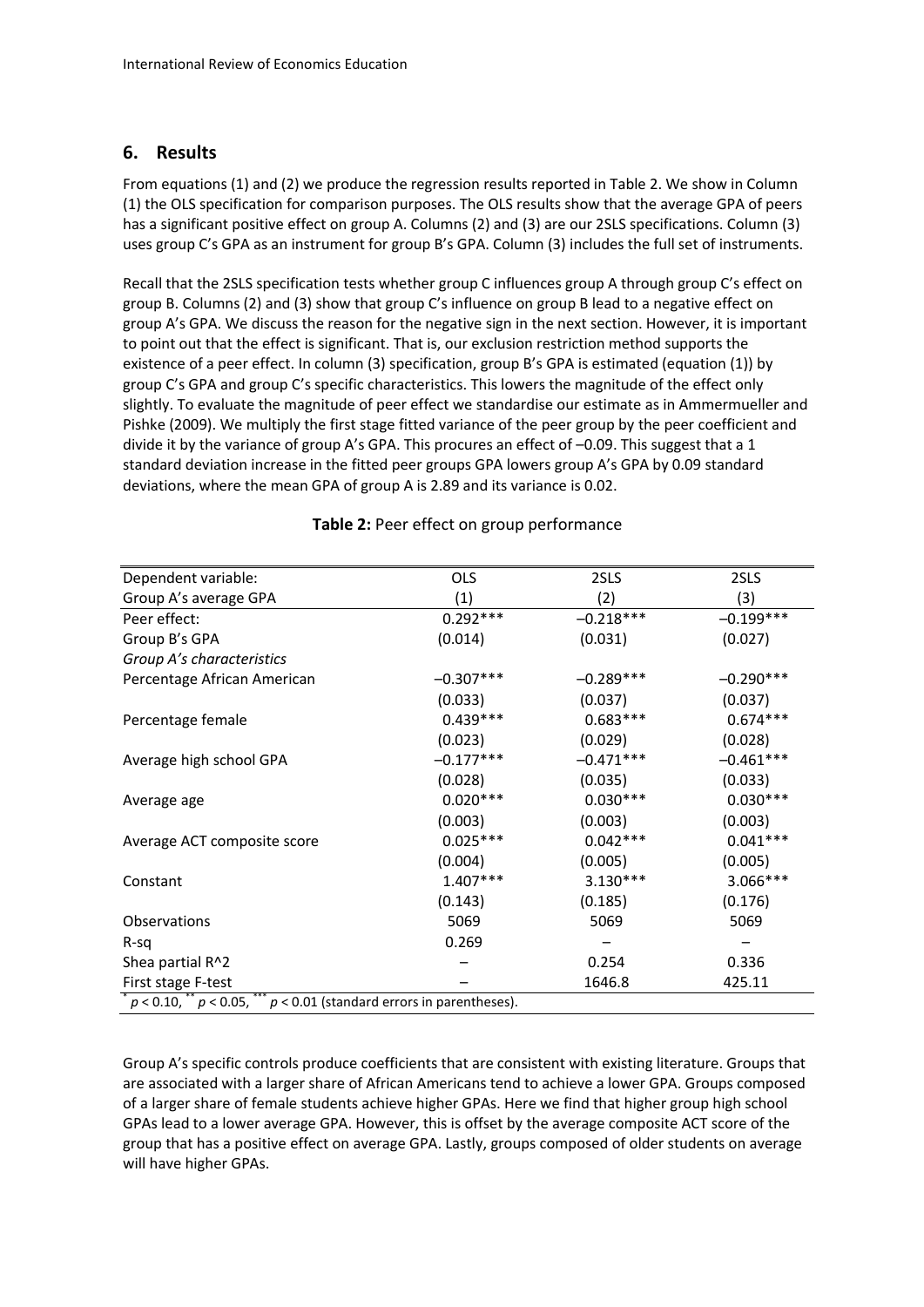# **7. Excluded group ability**

In this section we test the robustness of our results by the type of excluded group (group C's) ability level. We used the specification of Table 2 column (3) as our comparison estimation results. We take the average ability of the excluded group (group C) and break it into four categories (bottom  $25<sup>th</sup>$ percentile, bottom half, top half, and top 75<sup>th</sup> percentile). We produce estimated results of these categories in Table 3. Column (1) shows the effect of the excluded group students (group C) from the bottom 25<sup>th</sup> percentile of the ability spectrum, on group A students. Column (2) shows the effects of group C students from the bottom  $50<sup>th</sup>$  percentile of ability, on group A students. Both columns (1) and (2) show that low ability excluded group students (group C) have a negative effect on group A's GPA. The effect, while negative, is not significant for high ability excluded group (group C) students (columns (3) and (4)).

The results reported in Table 3 suggest that the negative effect found on our baseline estimation is probably driven by low ability excluded group (group C) students. Columns (1) and (2) peer effect is also a larger negative number than our baseline model. This suggests that low ability excluded group (group C) students drive most of the negative peer effect on group A students.

Next, we further partition our data to evaluate the effect of the excluded group's (group C) ability by groups A's ability level. Again, we take the average ACT composite score of group A as the measure of ability. Table 4 columns (1) and (2) show the bottom half ability of the excluded group (group C) on the bottom half (column (1)) and top half ability group A students (column (2)). Columns (1) and (2) clearly show that low ability excluded group (group C) students pull down both low ability and high ability group A students. However, the magnitude of the negative effect is larger on higher ability group A students.

|                                                                               | Excluded group ability        |             |             |                                           |
|-------------------------------------------------------------------------------|-------------------------------|-------------|-------------|-------------------------------------------|
|                                                                               | < 25 <sup>th</sup> Percentile | Bottom half | Top half    | $\overline{>75}$ <sup>th</sup> percentile |
| Dependent variable:                                                           | 2SLS                          | 2SLS        | 2SLS        | 2SLS                                      |
| Group A's average GPA                                                         | (1)                           | (2)         | (3)         | (4)                                       |
| Peer effect:                                                                  | $-0.210***$                   | $-0.215***$ | $-0.020$    | $-0.010$                                  |
| Group B's GPA                                                                 | (0.044)                       | (0.029)     | (0.043)     | (0.060)                                   |
| Group A's characteristics                                                     |                               |             |             |                                           |
| Percentage African                                                            | $-0.077$                      | $-0.207***$ | $-0.361***$ | $-0.321***$                               |
| American                                                                      | (0.079)                       | (0.051)     | (0.050)     | (0.065)                                   |
| Percentage female                                                             | $0.751***$                    | $0.717***$  | $0.525***$  | $0.511***$                                |
|                                                                               | (0.048)                       | (0.034)     | (0.044)     | (0.061)                                   |
| Average high school                                                           | $-0.442***$                   | $-0.443***$ | $-0.382***$ | $-0.433***$                               |
| <b>GPA</b>                                                                    | (0.067)                       | (0.045)     | (0.047)     | (0.061)                                   |
| Average age                                                                   | $0.015***$                    | $0.027***$  | $0.029***$  | $0.033***$                                |
|                                                                               | (0.006)                       | (0.004)     | (0.004)     | (0.005)                                   |
| Average ACT                                                                   | $0.047***$                    | $0.043***$  | $0.034***$  | $0.031***$                                |
| composite score                                                               | (0.010)                       | (0.007)     | (0.007)     | (0.008)                                   |
| Constant                                                                      | 3.199***                      | $3.044***$  | $2.549***$  | $2.645***$                                |
|                                                                               | (0.350)                       | (0.230)     | (0.254)     | (0.345)                                   |
| Observations                                                                  | 1313                          | 2845        | 2224        | 1301                                      |
| Shea partial R^2                                                              | 0.493                         | 0.45        | 0.277       | 0.277                                     |
| First stage F-test                                                            | 210.66                        | 386.74      | 141.29      | 82.12                                     |
| $p < 0.10$ , ** $p < 0.05$ , *** $p < 0.01$ (Standard errors in parentheses). |                               |             |             |                                           |

## **Table 3:** Peer effects on group performance – by excluded group ability levels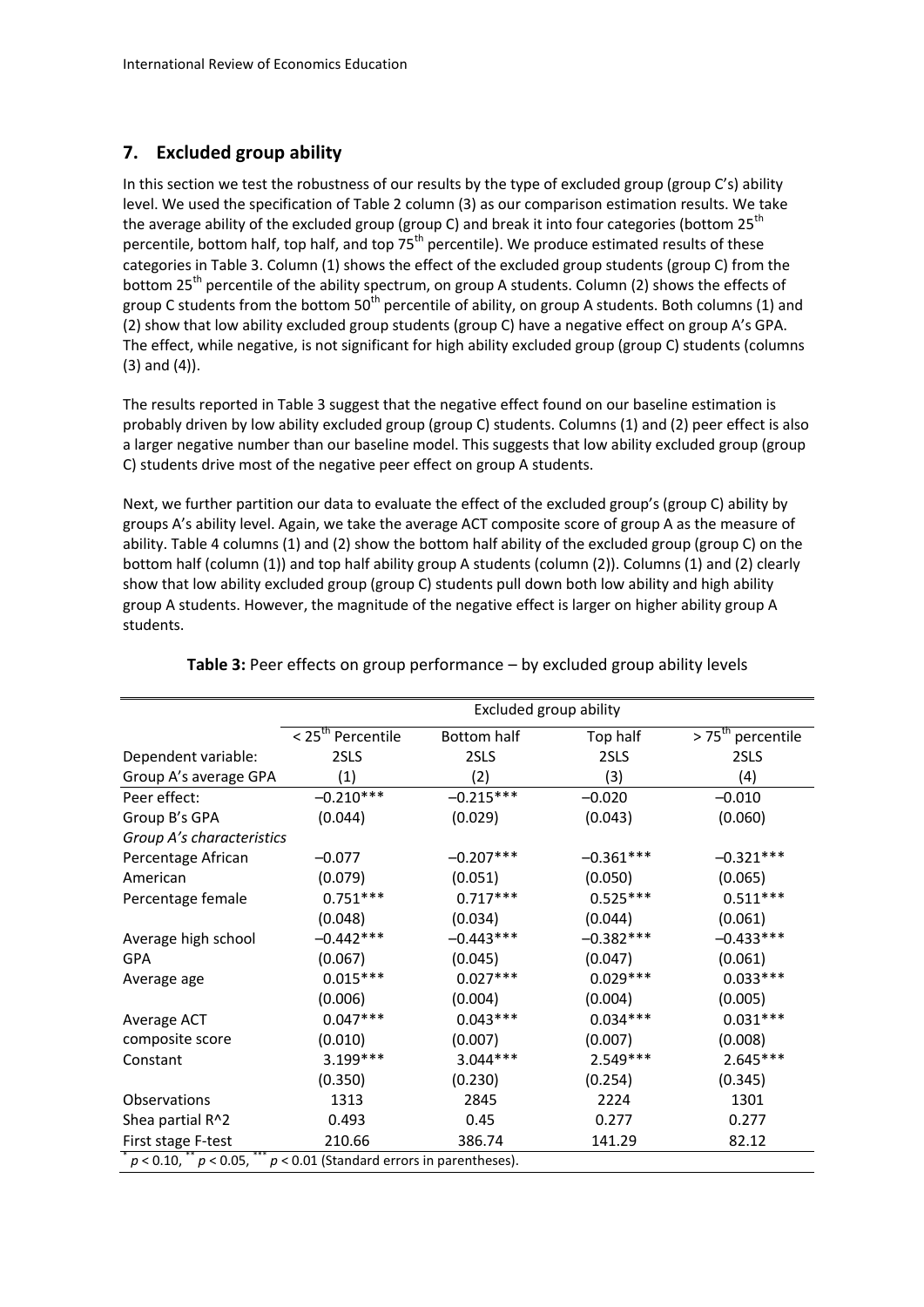Columns (3) and (4) consider the effect of the group C students from the top half of the ability spectrum on group A students from the bottom (column (3)) and top (column (4)) halves of the ability spectrum. Column (3) shows that top half ability excluded group (group C) students pull down bottom half group A students. This result is hard to reconcile. One possible explanation may be that high ability group C students discourage middle to low ability group B students who in turn discourage low ability group A students. Column (4) shows that high ability excluded group (group C) students indirectly influence high ability group A students in a positive way. This effect is of the same magnitude as that found in column (2), albeit of different signs.

|                                  | Excluded group and group A's ability        |                   |                           |                   |
|----------------------------------|---------------------------------------------|-------------------|---------------------------|-------------------|
|                                  | Group C: bottom half ability                |                   | Group C: top half ability |                   |
| Dependent variable:              | Group A: bottom                             | Group A: top half | Group A: bottom           | Group A: top half |
| Group A's average GPA            | half ability                                | ability           | half ability              | ability           |
|                                  | 2SLS                                        | 2SLS              | 2SLS                      | 2SLS              |
|                                  | (1)                                         | (2)               | (3)                       | (4)               |
| Peer effect:                     | $-0.099***$                                 | $-0.343***$       | $-0.224***$               | $0.334***$        |
| Group B's GPA                    | (0.032)                                     | (0.051)           | (0.062)                   | (0.045)           |
| <b>Group A's characteristics</b> |                                             |                   |                           |                   |
| Percentage African               | $-0.466***$                                 | $0.548***$        | $-0.646***$               | $0.198***$        |
| American                         | (0.072)                                     | (0.090)           | (0.078)                   | (0.074)           |
| Percentage female                | $0.444***$                                  | $1.058***$        | $0.408***$                | $0.451***$        |
|                                  | (0.043)                                     | (0.057)           | (0.056)                   | (0.058)           |
| Average high school              | $-0.517***$                                 | $-0.543***$       | $-0.646***$               | $-0.272***$       |
| <b>GPA</b>                       | (0.059)                                     | (0.071)           | (0.075)                   | (0.056)           |
| Average age                      | $0.068***$                                  | $0.044***$        | $0.071***$                | $0.050***$        |
|                                  | (0.014)                                     | (0.014)           | (0.016)                   | (0.012)           |
| Average ACT                      | $-0.021***$                                 | $0.086***$        | $-0.016***$               | $0.056***$        |
| composite score                  | (0.005)                                     | (0.006)           | (0.006)                   | (0.005)           |
| Constant                         | $3.841***$                                  | $1.993***$        | 4.504 ***                 | 0.109             |
|                                  | (0.347)                                     | (0.405)           | (0.420)                   | (0.318)           |
| Observations                     | 1554                                        | 1291              | 1241                      | 983               |
| Shea partial R^2                 | 0.552                                       | 0.391             | 0.283                     | 0.386             |
| First stage F-test               | 316.75                                      | 136.95            | 80.95                     | 101.7             |
| $p < 0.10,$ ** $p < 0.05,$ **    | $p < 0.01$ (Standard errors in parentheses) |                   |                           |                   |

**Table 4:** Peer effect on group performance – by excluded group and group A's ability levels

# **8. Conclusion**

In this paper, we evaluated peer effects using an exclusion restriction identification approach similar to that employed by De Giorgi *et al.* (2010). Results of this research indicate that student influence on peers takes place in the absence of direct contact in a common course. Additionally, in this specific setting, our results suggest that the excluded group (group C) affects students indirectly in a negative way. The negative effect is primarily driven by the ability type of student groups. Low ability excluded group (group C) students had a negative indirect effect on other students. While, high ability excluded group (group C) students had a negative impact on low ability students. Finally, high ability excluded group (group C) students had a positive influence on other high ability students. Results suggest that endogenous peer effects are significant and negative for students with low academic aptitude relative to peers. However, we found no significant peer effect for high ability students (group A) among low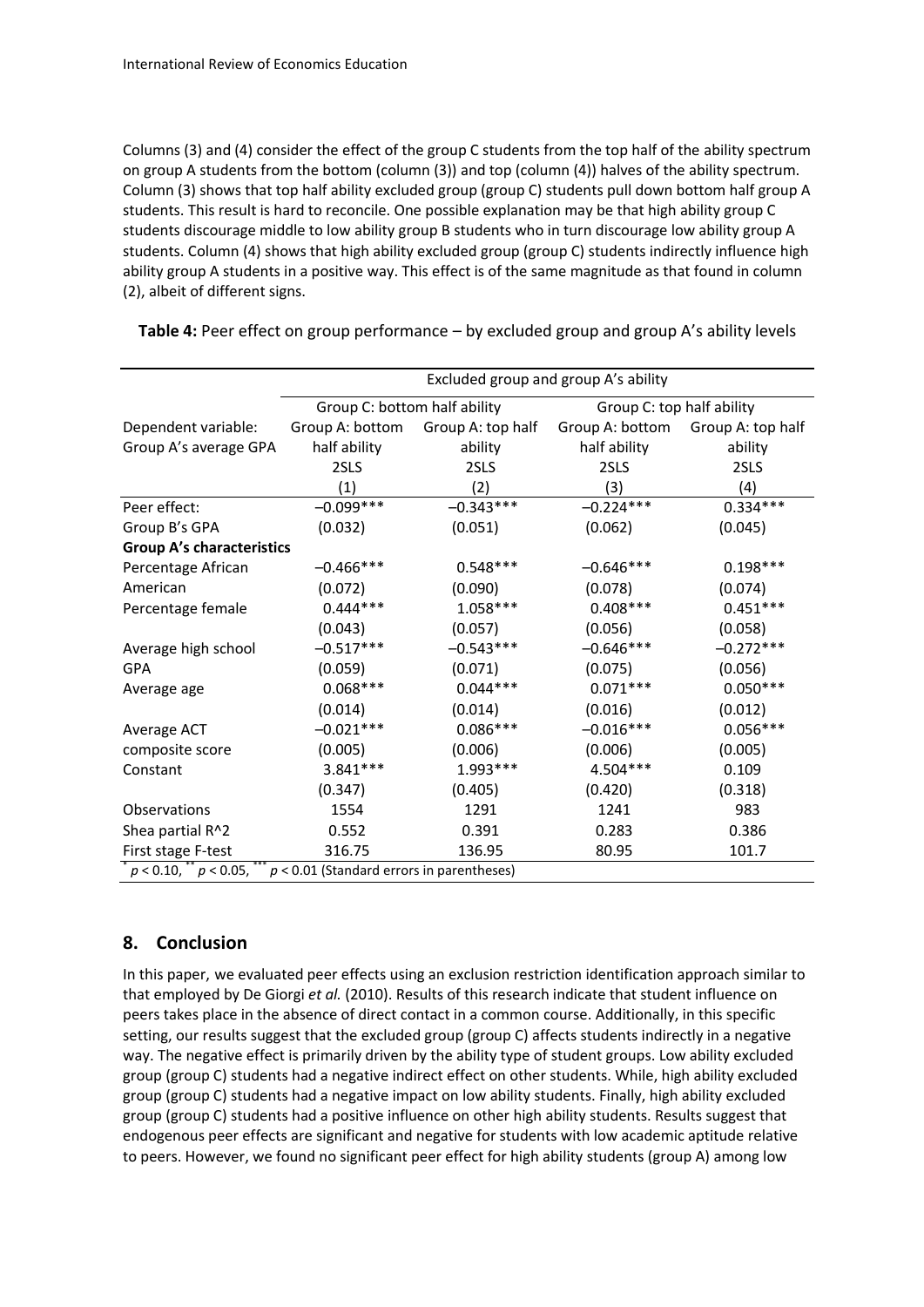ability peers. Our results support existing literature that find that peer group performance has a significant effect on student academic achievement.

It is difficult to draw policy implications from these types of studies. In particular, work by Manski (1993) and more recently Bramoulle *et al.* (2009) have shown that parsing out the effects of groups on individuals is a challenging task. Nonetheless, the present study suggests that there is an intimidation factor present whenever low ability students are among high ability students. It suggests that classroom diversity may not be an appropriate tool to draw positive GPA externalities from social interactions. These results support a sorting strategy as found in Kim *et al.* (2008).

# **References**

Ammermueller, A. and Pischke, J. (2009). 'Peer Effects in European Primary Schools: Evidence from the Progress in International Reading Literacy Study', *Journal of Labor Economics*, Vol. 27(3), pp. 315–48.

Black, S. E., Devereux, P. J. and Salvanes, K. G. (2010). 'Under Pressure? The Effect of Peers on Outcomes of Young Adults', IZA Discussion Paper 4946, Institute for the Study of Labor (IZA).

Boozer M. A. and Cacciola S. E. (2001). `Inside the 'Black Box' of Project STAR: Estimation of Peer Effects Using Experimental Data', Working Papers 832, Economic Growth Center, Yale University.

Boucher, V., Bramoullé, Y., Djebbari, H. and Fortin, B. (2010). 'Do Peers Affect Student Achievement? Evidence from Canada Using Group Size Variation', IZA Discussion Papers 4723, Institute for the Study of Labor (IZA).

Bramoullé, Y., Djebbari, H. and Fortin, B. (2009). 'Identification of peer effects through social networks', *Journal of Econometrics*, Vol. 150(1), pp. 41–55.

Carrell, S. E., Fullerton, R. L., and West, J. E. (2009). 'Does Your Cohort Matter? Measuring Peer Effects in College Achievement', *Journal of Labor Economics*, Vol. 27(3), pp. 439–64.

De Giorgi, G., Pellizzari, M. and Redaelli, S. (2010). 'Identification of Social Interactions through Partially Overlapping Peer Groups', *American Economic Journal: Applied Economics*, Vol. 2(2), pp. 241–75.

Hanushek E. A., Kain J. F., Markman J. M. and Rivkin S. G. (2003). 'Does peer ability affect student achievement?', *Journal of Applied Econometrics*, Vol. 18(5), pp. 527–44.

Henderson, V., Mieszkowski, P. and Sauvageau, Y. (1978). 'Peer group effects and educational production functions', *Journal of Public Economics*, Vol. 10(1), pp. 97–106.

Hoxby, C. M. (2000). 'The Effects Of Class Size On Student Achievement: New Evidence From Population Variation', *The Quarterly Journal of Economics*, Vol. 115(4), pp. 1239–85.

Kang, C. (2007), 'Academic interactions among classroom peers: a cross-country comparison using TIMSS', *Applied Economics*, Vol. 39(12), pp. 1531–44.

Kawaguchi, D. (2004). 'Peer effects on substance use among American teenagers', *Journal of Populations Economics*, Vol. 17, pp. 351–67.